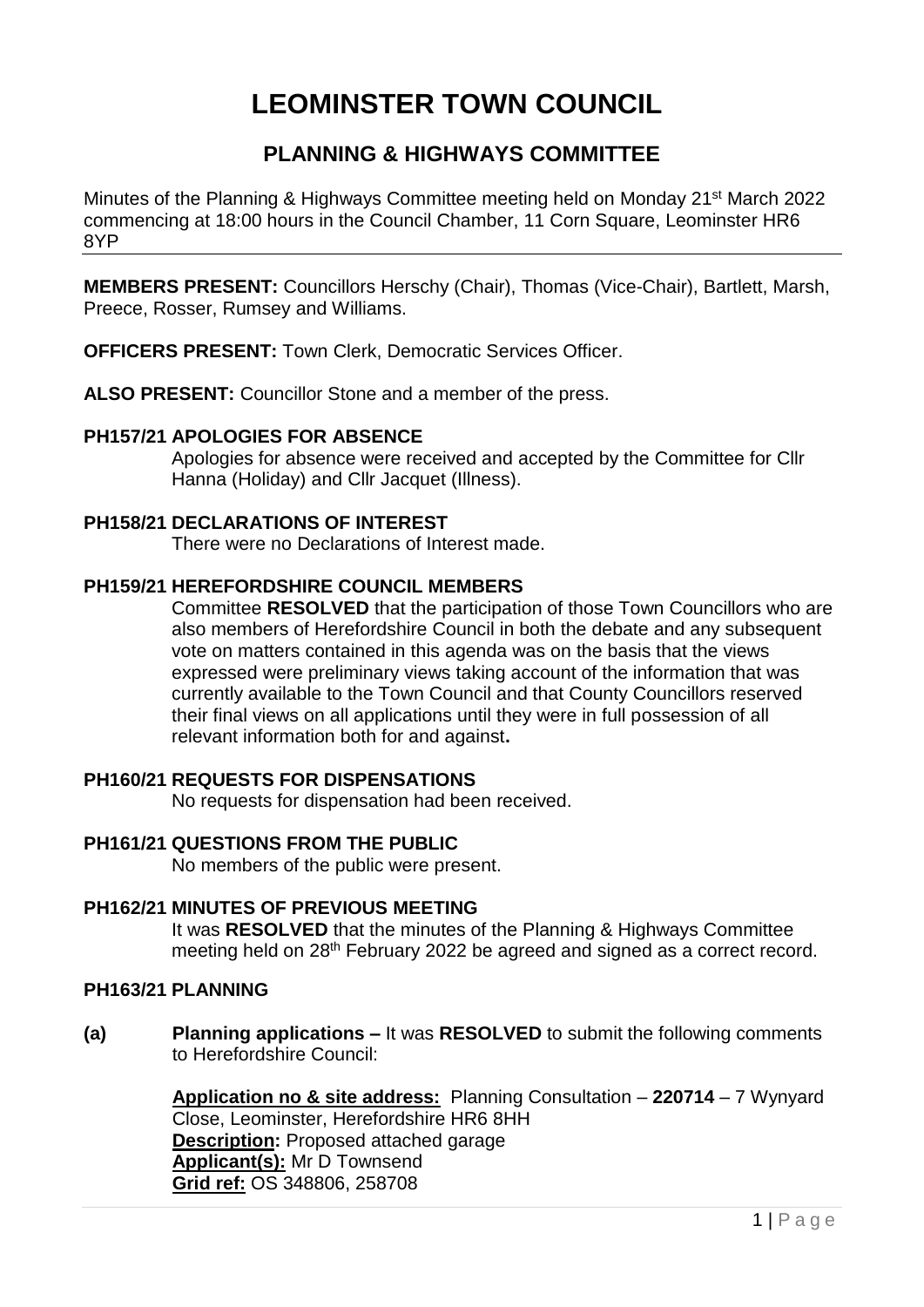**Application type:** Full Householder **Comment:** No Objection

**Application no & site address:** Planning Consultation – **220656** – Clyde House, Barons Cross Road, Leominster, Herefordshire HR6 8QX **Description:** Proposed single storey front extension and detached garage **Applicant(s):** Mr Chris Nicholas **Grid ref:** OS 348715, 258888

**Application type:** Full Householder

**Comment:** No Objection but could there be a condition placed on the garage that prevents it being converted into a separate dwelling. Also the Leominster Area Neighbourhood Plan, LANP 9 Greening of the town centre, states that proposals that would lead to the greening of the town centre will be encouraged. Would it be possible to plant a tree to help with pollution issues on Bargates?

**Application no & site address:** Planning Consultation – **220727** – 6 Godiva Road, Leominster, Herefordshire HR6 8UQ **Description:** Proposed first floor extension on top of existing garage to create new bedroom and en-suite. **Applicant(s):** Mr Adam Jones **Grid ref:** OS 348198, 258906 **Application type:** Full Householder **Comment:** No Objection

**(b) Planning Application Decisions made under Delegated Powers to the Clerk–** The following application has had a reply submitted following consultation with Councillors on the Planning & Highways Committee and was ratified at this meeting:

> **Application no & site address:** Planning Consultation – **220273** – 41,43 & 45 Pump Piece, Leominster, Herefordshire HR6 8HR

**Description:** Proposed change of use from registered care home (C2) to dwelling house C3(B). Single storey rear extension and front elevation alterations to no 41 and associated disabled access modifications, including access ramps to front and rear gardens.

**Applicant(s):** Mr Deepesh Patel

**Grid ref:** OS 349046, 258764

**Application type:** Planning Permission

**Comment:** The application was considered at the meeting on 28<sup>th</sup> February 2022 and councillors expressed concern that the application wasn't clear about the future of the building and the that the town would lose accommodation for people that require additional support. They requested an extension and asked for more information, which hasn't yet been received.

**(c) Environment Building Standards Consultation** – Committee **RESOLVED** to appoint a Task and Finish Group consisting of Cllrs Bartlett, Hanna, Herschy and Preece to review the draft Environmental Building Standards Supplementary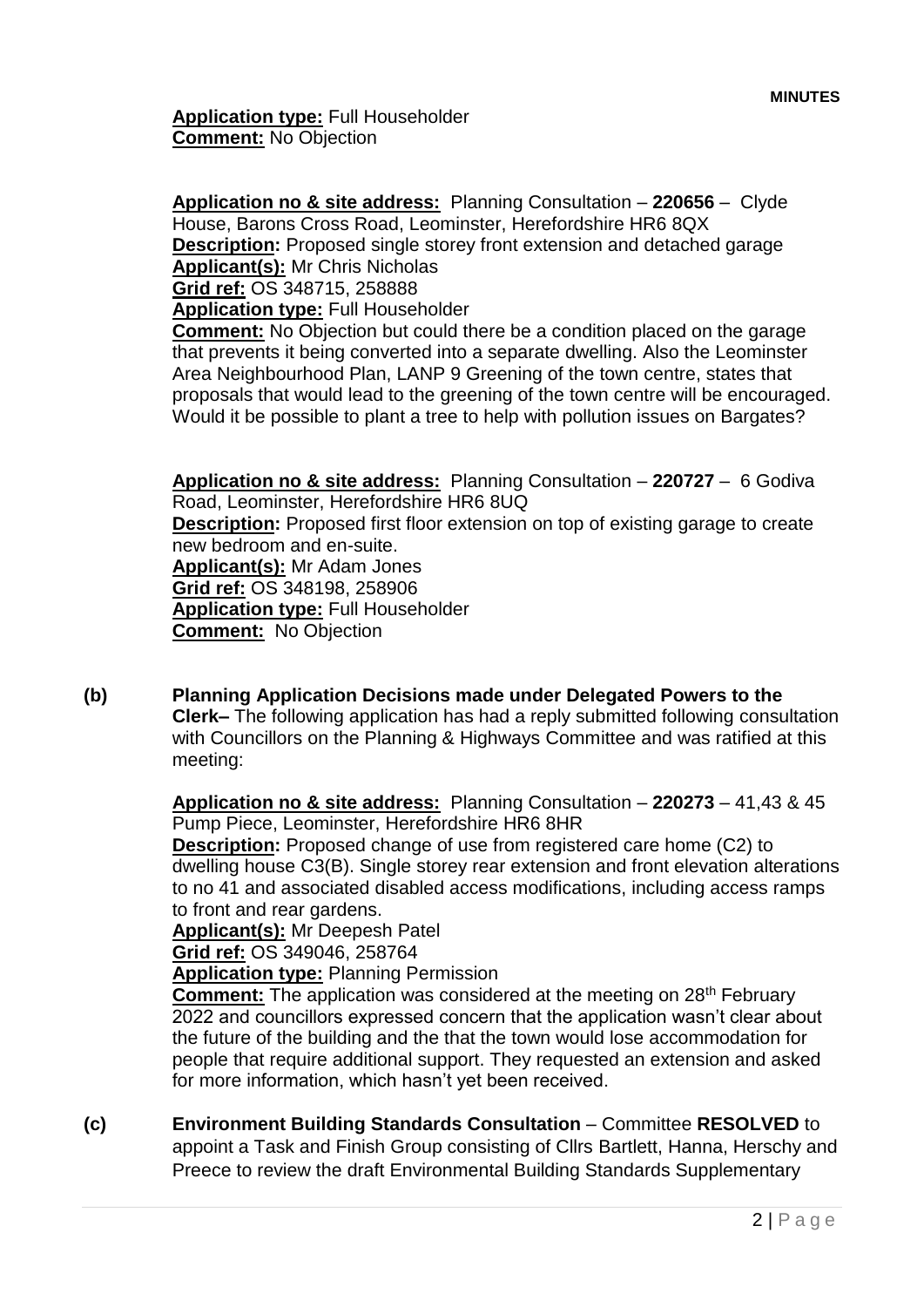Planning Document Questionnaire and report their findings at the next Planning & Highways Committee meeting on 11<sup>th</sup> April 2022. The clerk will arrange a date and time for the group to meet and will include a Zoom meeting link.

**(d) Tree at Minster Court, South Street, Leominster** – Committee noted the felling of a tree on an approved 5-day notice and **RESOLVED** that the clerk writes to the Tree Officer to request that replacement trees are planted in all of the tree pits at Minster Court.

#### **PH164/21 DECISIONS**

The following planning decisions received from Herefordshire Council were noted. These were presented at the meeting.

#### **Leominster East**

**Number:** P214435/L **Current status:** Determination Made **Decision:** Approved **Type:** Listed Building Consent **Location:** 81 Etnam Street, Leominster, Herefordshire HR6 8AE **Proposal:** Proposed repair of the 3 sash windows at the front of the house. **Comment:** No Objection

#### **Leominster East**

**Number:** P214329/F **Current status:** Determination Made **Decision:** Refused **Type:** Planning Permission **Location:** Land at Dukes Walk, Leominster, Herefordshire HR6 8AE **Proposal:** Proposed property (retrospective). **Comment:** Objection. Please refer to the proposed enforcement for noncompliance with 2011 plans.

#### **Leominster South**

**Number:** P214194/L **Current status:** Determination Made **Decision:** Approved with Conditions **Type:** Listed Building Consent **Location:** 1 Old Hall Cottages, Brierley, Leominster, Herefordshire HR6 0NU **Proposal:** Proposed replacement of ill-fitting and front door originally installed c. 1990s with bespoke solid oak front door more in keeping with the age and look of

#### property facade.

**Comment:** No Objection